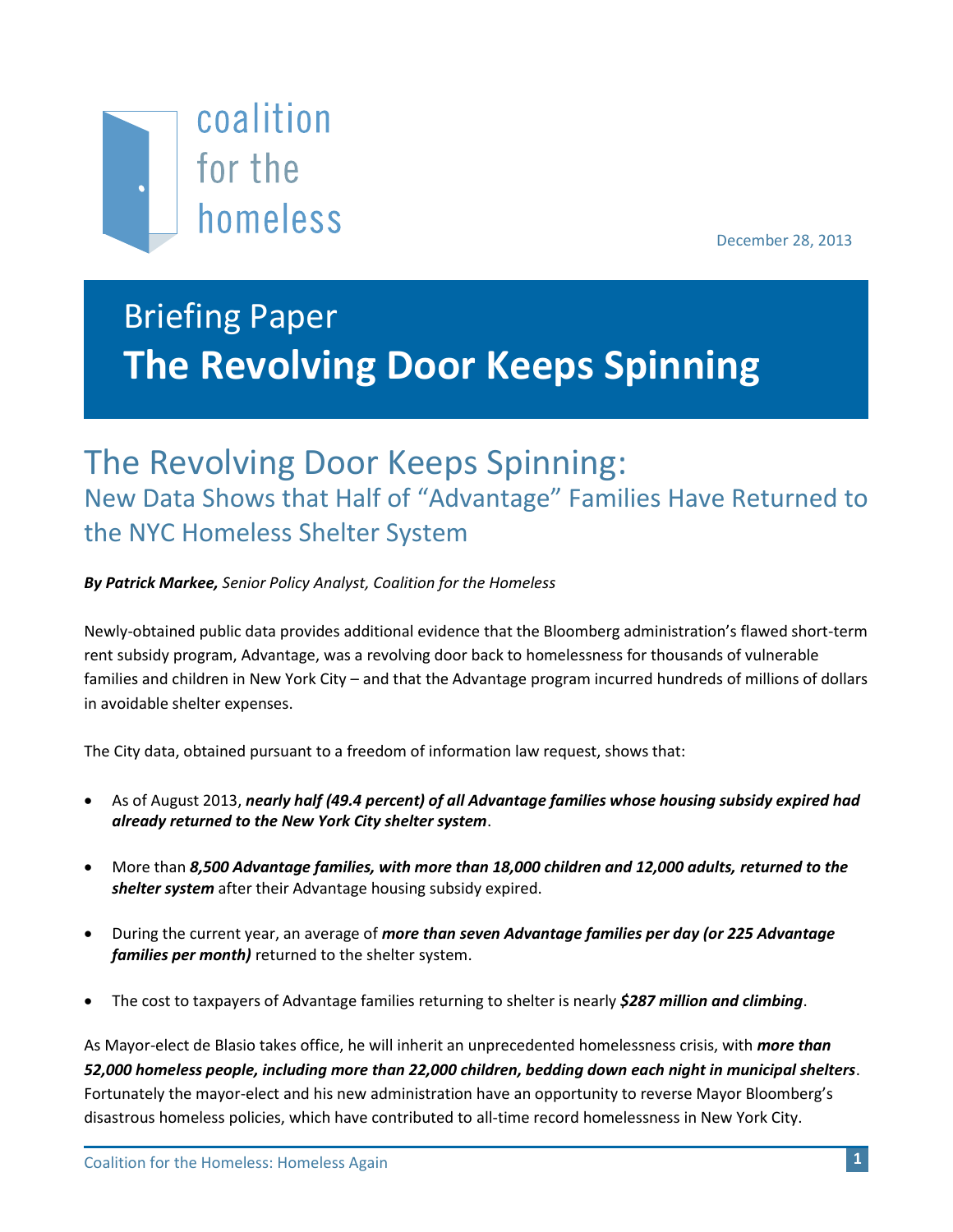Most important, Mayor-elect de Blasio can build on the wealth of evidence showing that *long-term housing subsidies – like public housing and Section 8 vouchers – successfully move homeless families and children to stable permanent housing*. And the mayor-elect can learn important lessons from the *failure of the Bloomberg administration's short-term housing subsidies, which became a revolving door back to homelessness and cost taxpayers hundreds of millions of dollars in avoidable shelter expenses*.



## **Policy Background:**

**Bloomberg Replaced Proven Long-term Housing Subsidies with Flawed Short-term Subsidies**

For more than two decades, New York City mayoral administrations addressed the housing needs of homeless children and families by *targeting long-term housing subsidies to help homeless families move from the costly shelter system to stable, permanent housing*. This policy approach helped more than 50,000 homeless families secure stable homes and saved taxpayers tens of millions of dollars that would otherwise have been spent on the shelter system. It also kept the nightly census of homeless families in New York City at around half of what it is now.

Up until 2005 and under Mayors Koch, Dinkins, and Giuliani, the City's main resource for combating homelessness was to make *priority referrals of homeless families to public housing and Section 8 housing vouchers*. For decades, these resources had been a proven effective way to move families out of shelter and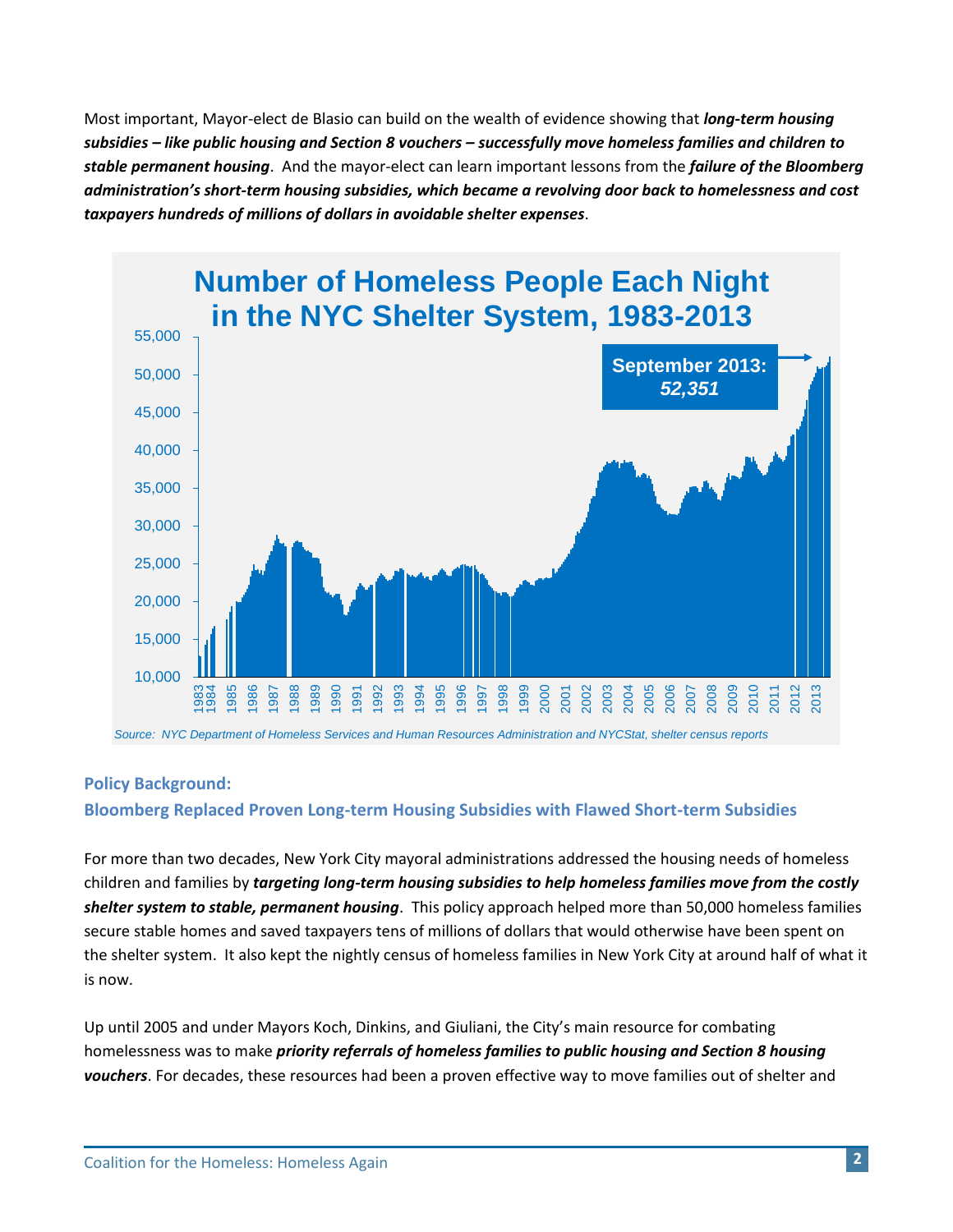keep them stably housed. These federally-funded housing programs were also cheaper for New York taxpayers, who pay most of the bill for the \$37,000 annual cost to shelter a homeless family.



However, in 2005 the Bloomberg Administration, under the guidance of outgoing Deputy Mayor for Health and Human Services Linda Gibbs, *broke from this longstanding and successful policy and cut off homeless families from access to public housing and Section 8 vouchers*. Instead, homeless households were given Cityadministered short-term rental subsidies, the latest of which was called Advantage, a program that provided only one or two years of rental assistance. Despite growing evidence that the short-term subsidies were forcing thousands of families back into homelessness, administration officials claimed that the short-term subsidies were a success. Indeed, even in early 2011 former NYC Department of Homeless Services Commissioner Seth Diamond was quoted in the *New York Daily News* saying that "90% of those who get through Advantage ultimately 'can sustain themselves'" (*New York Daily News*, "Families in Mayor Bloomberg's Advantage apartment plan often end up back in shelters," March 7,2011).

Following a budget and policy dispute with the State, *the Bloomberg Administration decided to terminate the Advantage program in late-March 2011 and refused to replace it with the successful federal housing programs*. For the past two years the Bloomberg administration has also opposed efforts by the New York City Council and the New York State Assembly to create new rent subsidy programs and to resume priority referrals for the federal housing programs. Therefore, *for the first time since modern homelessness began in New York*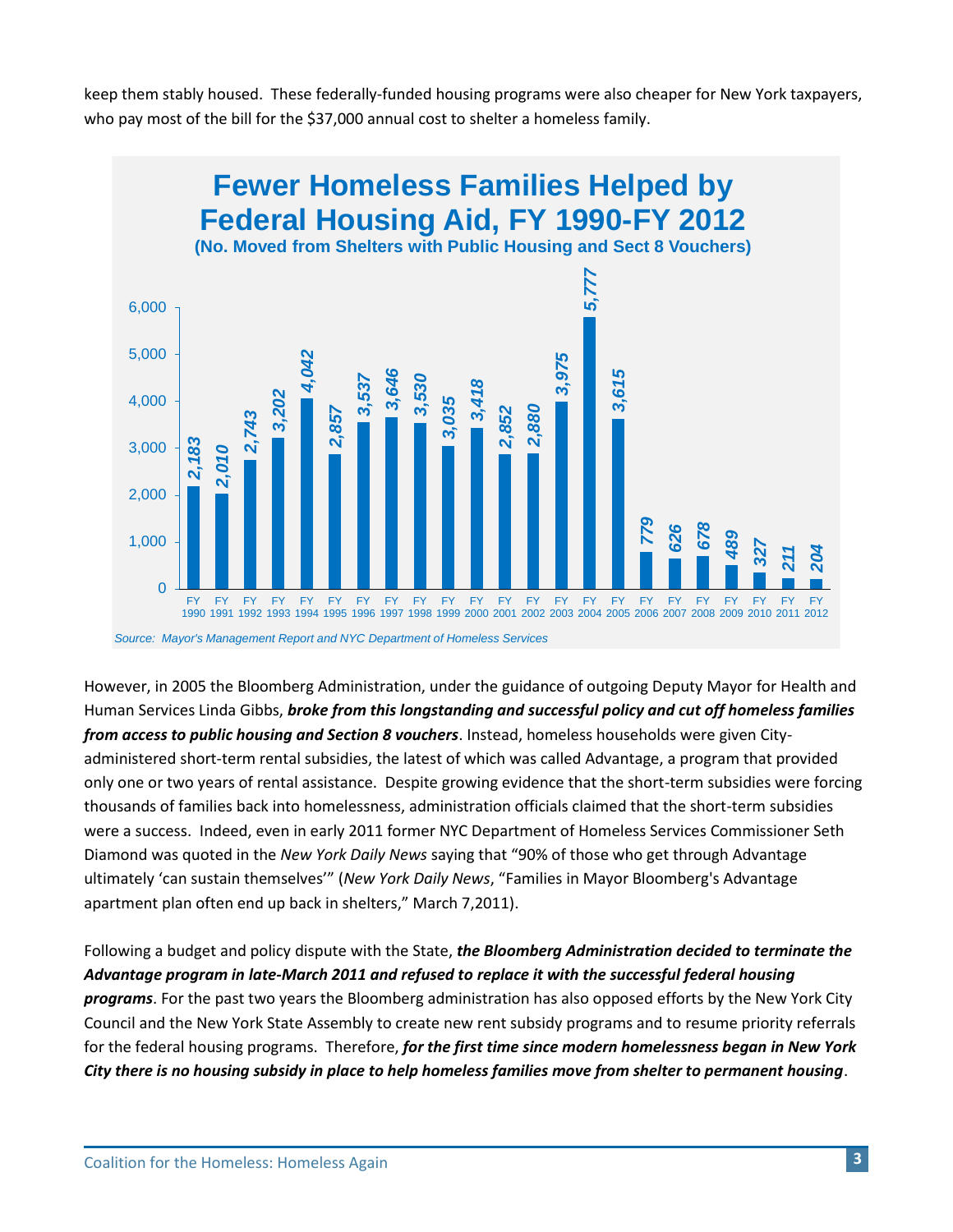## **Comparing Short-Term Subsidies Like Advantage to Long-Term Housing Subsidies**

A wealth of academic research and first-hand evidence has shown that *long-term housing subsidies, like public housing and Section 8 vouchers, not only help homeless families move from shelters to permanent housing, but also keep them stably housed*.



*Source: NYC Department of Homeless Services (through Aug. 2013), and Vera Institute, "Understanding Family Homelessness" (2005)*

Indeed, even a 2005 Vera Institute study commissioned by the Bloomberg administration itself confirmed the earlier research findings. The Vera study shows a *shelter return rate of only 3.9 percent after two years for all homeless families exiting shelter with long-term housing subsidies, and a return rate of only 11.5 percent after five years*.

The findings for public housing were even stronger: *Shelter return rates of only 2.1 percent after two years and 5.5 percent after five years*. Thus, research and evidence has proved overwhelmingly that homeless families who left the NYC shelter system with long-term housing subsidies had very low rates of return to homelessness.

To evaluate the shelter return rate for the Advantage program, Coalition for the Homeless used the same analysis. We relied on data provided by the NYC Department of Homeless Services pursuant to a freedom of information law request, as well as publicly-available data. The analysis here is limited to families with children, and does not account for the smaller number of childless families and adults who left shelter with the Advantage program. (Note that none of the data that the City provided is unduplicated, meaning that some families who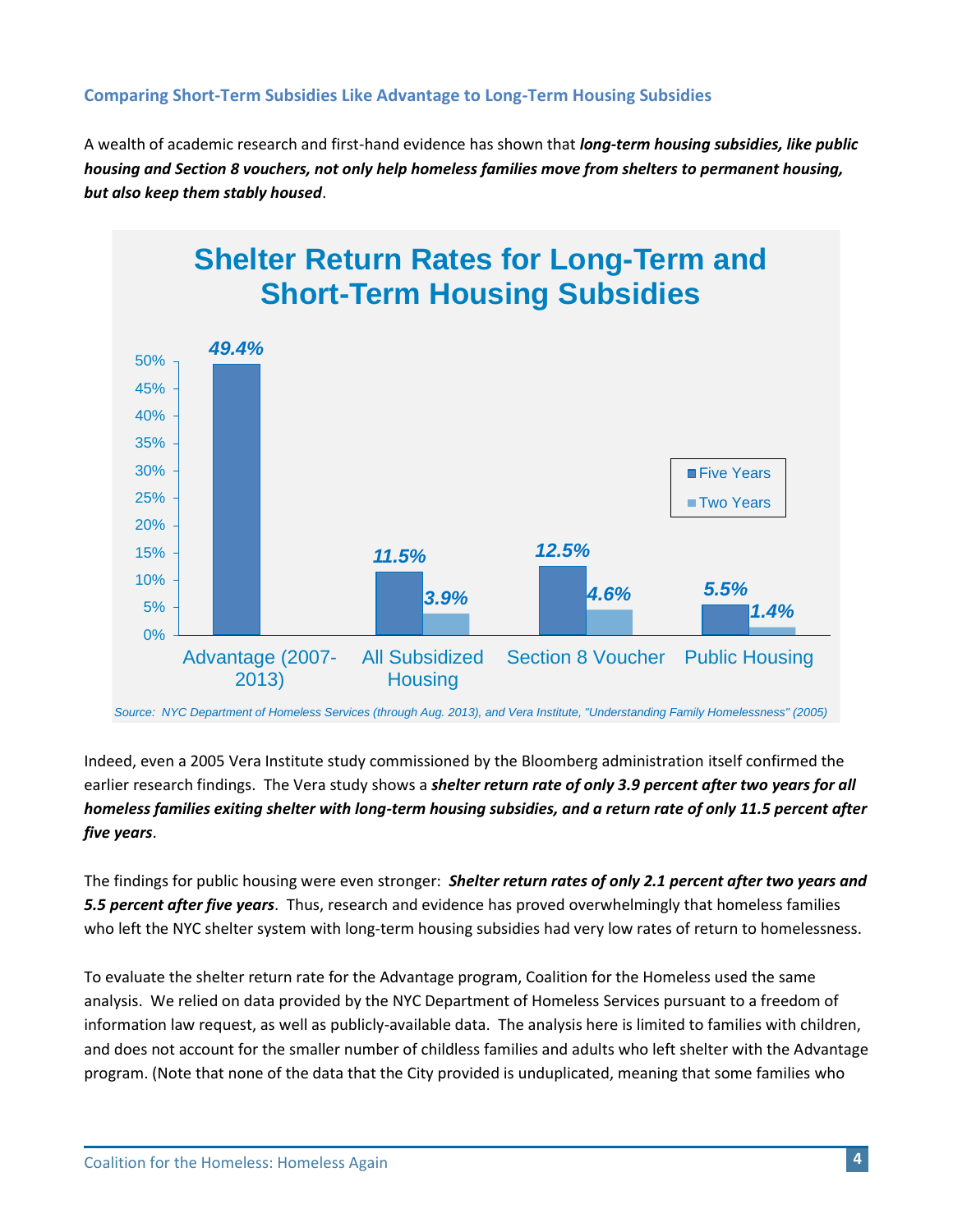exited shelter more than once with Advantage subsidies, or who returned to shelter more than once after their subsidies expired, are captured here.) We conducted the analysis as follows:

- We looked at the number of homeless families with children who exited shelter with the Advantage program (22,658 families between 2007 and 2011).
- We then excluded those Advantage families who were transitioned to long-term subsidies like Section 8 vouchers under two early versions of the Advantage program ("Fixed-Income Advantage" and "Children's Advantage") as well as Advantage families transitioned to the Family Eviction Prevention Supplement (FEPS) program. (Note that we only obtained data for these programs through January 2011 and February 2012, respectively, so the data here likely undercounts the number of Advantage families transitioned to longterm subsidies.)
- This gave us the denominator of the fraction: 17,258 Advantage families who lost all housing subsidies.
- We then took the number of Advantage families who have returned to the shelter system, as of August 2013, and used this figure (8,518 families) as the numerator.

The analysis, summarized in the table here, shows that *nearly half (49.4 percent) of all Advantage families with children whose subsidies expired have already returned to the shelter system*.

| SHELTER RETURN RATE FOR THE ADVANTAGE PROGRAM                                           |        |
|-----------------------------------------------------------------------------------------|--------|
| (2007 through August 2013)                                                              |        |
| (Source: NYC Department of Homeless Services;                                           |        |
| data obtained by freedom of information request, and DHS analysis of Advantage program) |        |
| Advantage families who have returned to shelter system                                  | 8,518  |
| Children                                                                                | 18,481 |
| <b>Adults</b>                                                                           | 12,242 |
| <b>Total children and adults</b>                                                        | 30,723 |
|                                                                                         |        |
| Total Advantage families no longer receiving any Advantage subsidy                      | 22,658 |
| Advantage families with Section 8 vouchers*                                             | 1,866  |
| Advantage families with FEPS subsidy**                                                  | 3,534  |
|                                                                                         |        |
| Total Advantage families with no rental assistance (no Advantage subsidy,               |        |
| <b>Section 8 voucher, or FEPS subsidy)</b>                                              | 17,258 |
|                                                                                         |        |
| <b>Percent of Advantage families with no rental assistance</b>                          |        |
| that returned to shelter system                                                         | 49.4%  |
|                                                                                         |        |
| * Data as of January 2011                                                               |        |
| ** Data as of November 2012                                                             |        |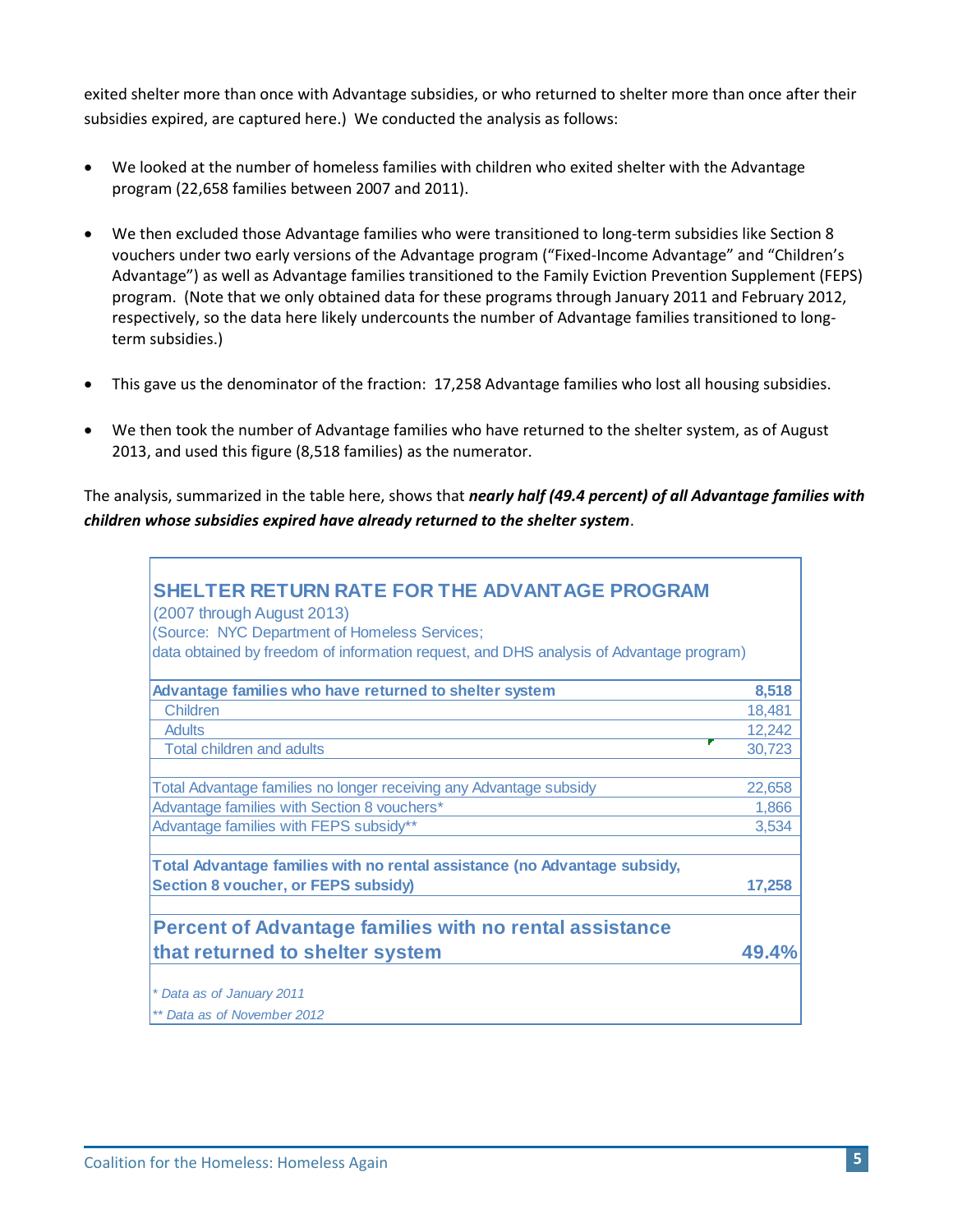(It should be noted that our analysis is identical to that recommended by Bloomberg administration officials. In the same *New York Daily News* article mentioned above, former NYC Department of Homeless Services Commissioner Seth Diamond is quoted as saying: *"What taxpayers should judge us on is not how it goes when [the families are] receiving Advantage, but what happens when it's over"*[*New York Daily News*, "Families in Mayor Bloomberg's Advantage apartment plan often end up back in shelters," March 7,2011].)

As bad as the 49.4 percent Advantage shelter return rate is through August 2013, it is likely that the return rate for the Advantage program will ultimate be much higher. The City data shows that, during the current year, *an average of 225 Advantage families each month – or seven families per day – returns to the shelter system*. It is thus likely that, by the end of 2013, well over 9,000 Advantage families with nearly 20,000 children are back in the shelter system.



## **Number of Advantage Families Returning to NYC Shelter System Each Month, 2008-2013**

The high shelter return rate for the Advantage program is one of the main reasons that *the majority of homeless families currently entering the shelter system (63 percent in FY 2013) are formerly-homeless*. In contrast, before 2005, *when the City provided priority referrals to long-term housing subsidies like public housing and Section 8 vouchers, the percentage of homeless families entering the shelter system each year was around 25 percent*.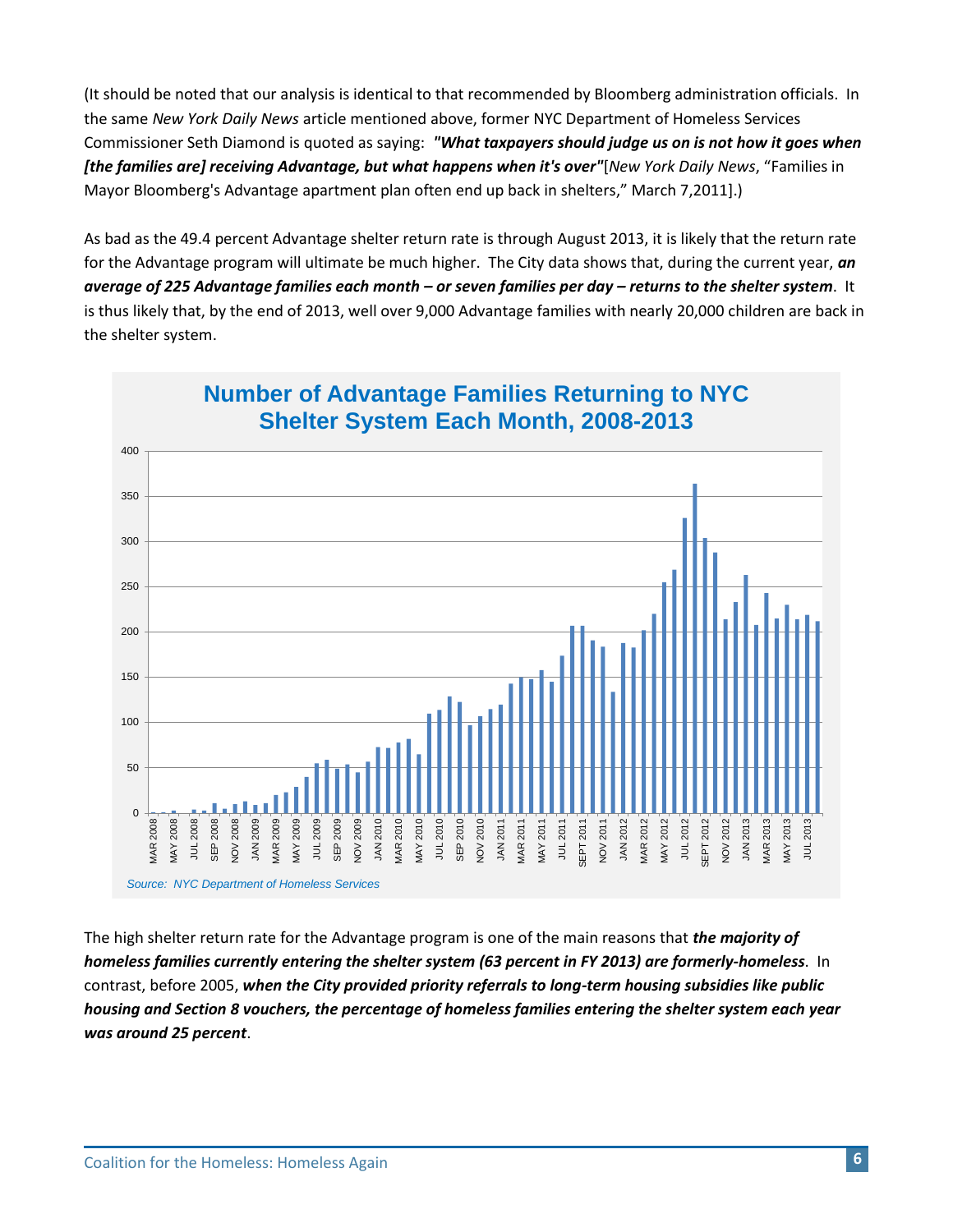

#### **Short-Term Housing Subsidies Result in Higher Costs to Taxpayers**

Because so many Advantage families have returned to the shelter system – with some families even returning two or more times – the true cost of the program must be calculated in terms of higher shelter expenses for returning families.

We analyzed the additional shelter costs of the Advantage program by calculating the average per diem cost of shelter for homeless families (as reported in the *Mayor's Management Report*), which ranged from \$99.81/day in FY 2008 (when the first Advantage families began returning to the shelter system) to \$102.74/day in FY 2013.

We then multiplied that per diem cost by the average shelter stay for homeless families with children, which rose from 346 days in March 2008, when the first Advantage families returned to shelter, to 409 days in August 2013.

Our analysis thus found that *the additional cost to taxpayers of Advantage families returning to the shelter system, as of August 2013, was \$286,925,354*.

However, the final cost will inevitably be much higher. As noted above, during the current year an average of 225 Advantage families returned to shelter each month, for an average shelter cost of \$9,149,601. Thus, *each month sees more than 200 Advantage families returning to the shelter system and as a result they will incur more than \$9 million in shelter costs*.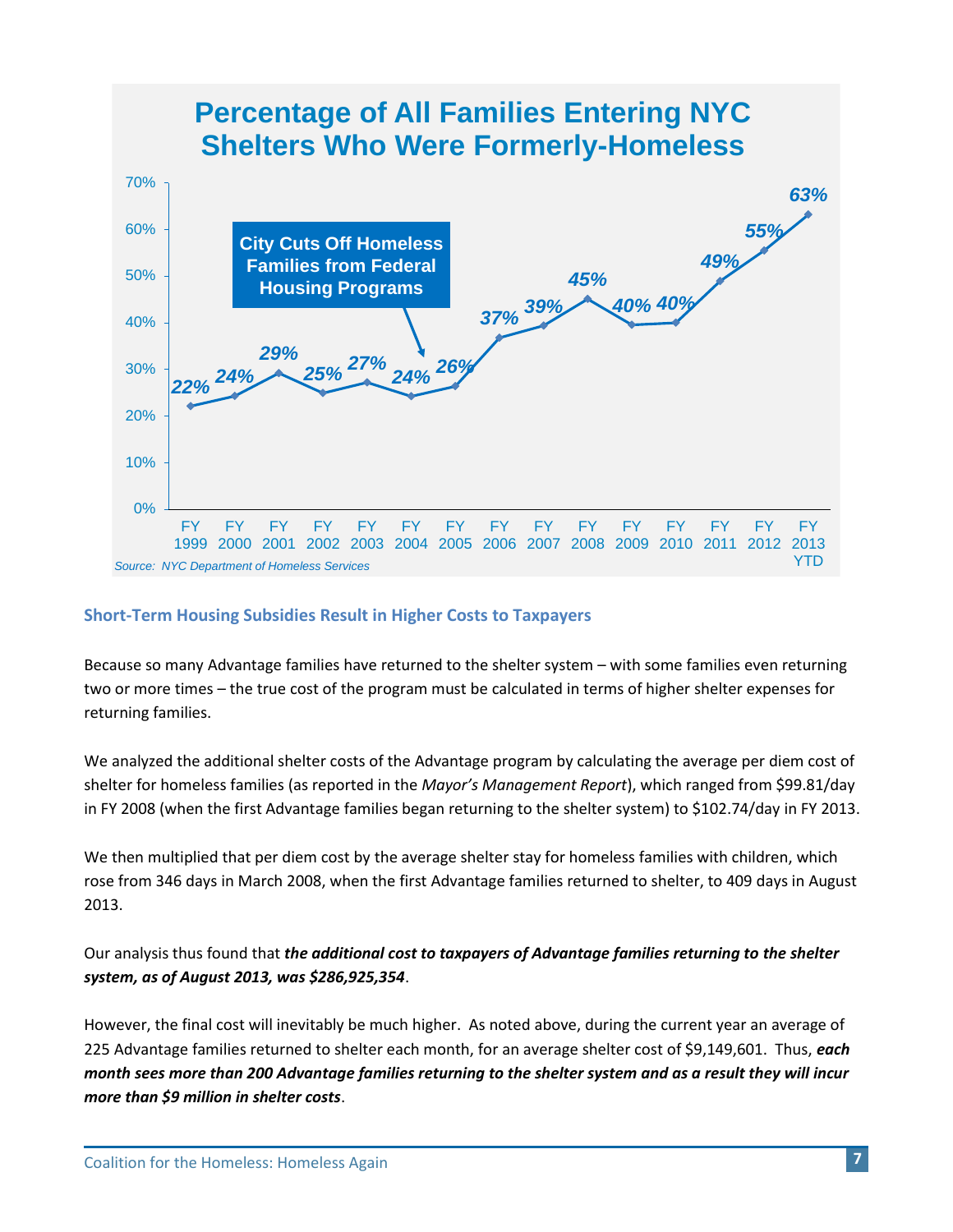Finally, it must be emphasized that *these were avoidable shelter expenses*. As noted above, research studies have found overwhelmingly that the vast majority of homeless families moved from shelter to permanent housing with long-term subsidies do not return to the shelter system. Indeed, even the Vera Institute study commissioned by the Bloomberg administration found that *nearly 95 percent of homeless families who left shelter to public housing did not return to the shelter system within five years*.

Thus, if in 2005 the City had maintained its earlier, proven policy of priority referrals to public housing and Section 8 vouchers for homeless families, taxpayers would have been spared tens of millions of dollars in avoidable shelter expense. And more important, thousands of vulnerable children and adults would have been spared multiple episodes of homelessness.

## **Moving Forward: An Action Plan for the New Mayor**

Mayor-elect de Blasio and his new administration will inherit a homelessness crisis of historic proportions, in part due to the Bloomberg administration's replacement of proven long-term housing subsidies with deeply flawed short-term subsidies like Advantage.

*The good news is that, by building on housing-based strategies proven successful by previous mayoral administrations and partnering with the State to expand housing assistance for homeless families, Mayorelect de Blasio can stabilize – and ultimately substantially reduce – NYC's homeless population, without significant increased expenditures in the near term*. Indeed, the mayor-elect has already embraced many of these proven solutions as a cornerstone of his campaign platform.

In tackling this historic homelessness crisis head-on, the new mayoral administration can also address one of the fundamental manifestations of worsening inequality in New York City. Put simply, by embracing proven policies Mayor-elect de Blasio and his administration can stem the tide of rising family homelessness and help thousands of homeless kids and families secure stable homes.

Following are some of the key policy recommendations that Coalition for the Homeless detailed in our *State of the Homeless 2013* report earlier this year:

## *Target Permanent Housing Resources to Homeless New Yorkers*

*a. Utilize existing Federal and City housing resources to move homeless families and individuals from the shelter system into permanent housing:*

- *Resume priority referrals of at least 2,500 eligible homeless households per year to the NYCHA public housing waiting list. (In FY 2012 NYCHA placed more than 6,000 households into public housing apartments, none of them referrals from the NYC Department of Homeless Services.)*
- *Resume referrals of eligible homeless households to Section 8 voucher waiting lists, such that homeless households can obtain at least one of every three available vouchers.*
- *Reinstate the NYCHA waiting list priority status previously granted to homeless applicants for both the public housing and Section 8 voucher programs.*